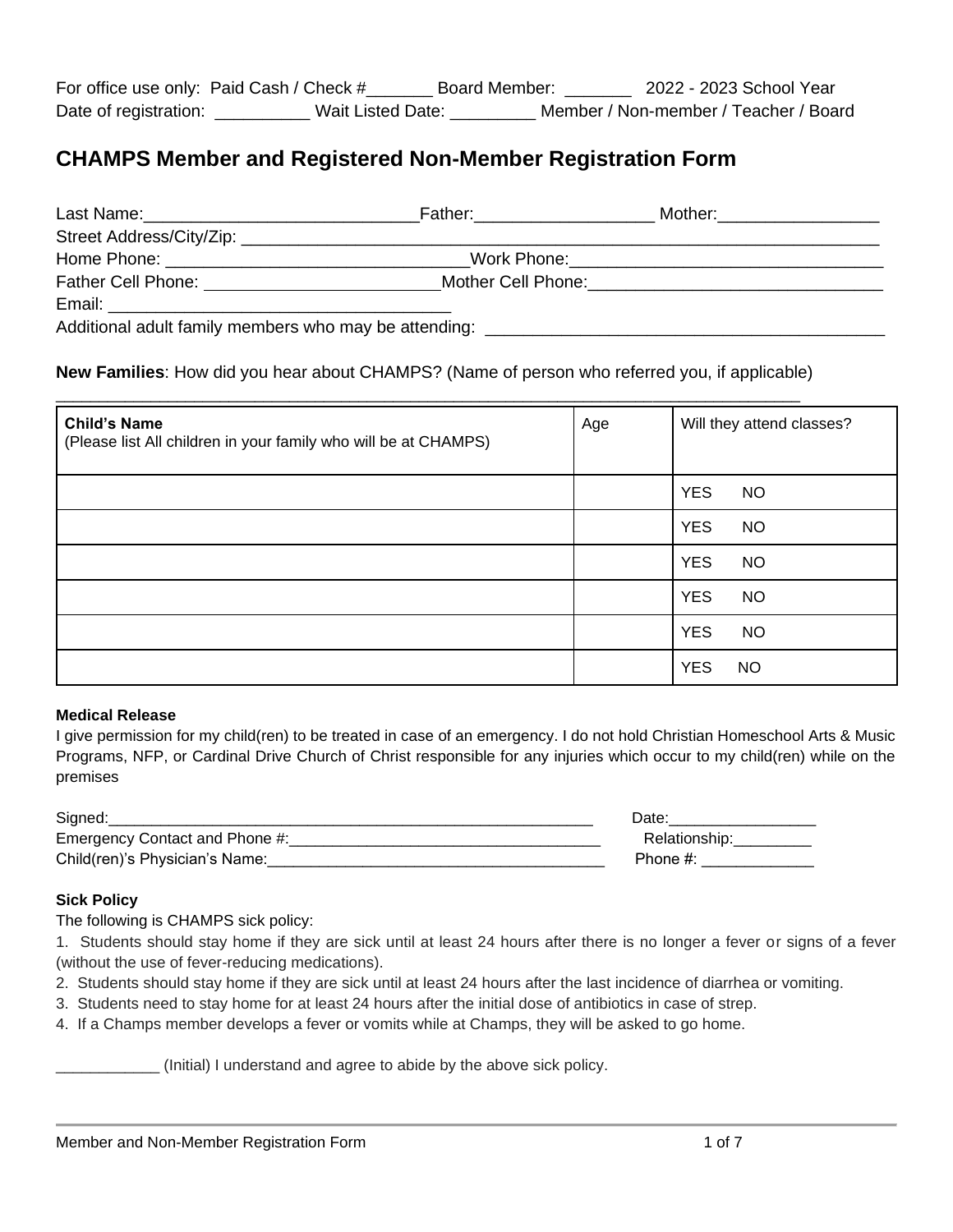#### **Photo Release**

I give permission to CHAMPS to publish photographs and/or video taken of me and/or my minor child(ren) during participation in the CHAMPS programs for use in the CHAMPS printed publications, Facebook Page and Website. I acknowledge that neither the child(ren) nor I will receive financial compensation of rights of ownership.

Signed: \_\_\_\_\_\_\_\_\_\_\_\_\_\_\_\_\_\_\_\_\_\_\_\_\_\_\_\_\_\_\_\_\_\_\_\_\_\_\_\_\_\_\_\_\_\_\_\_\_\_\_ Date:\_\_\_\_\_\_\_\_\_\_\_\_\_\_\_\_\_\_\_

## **Food Allergies - CHAMPS IS A PEANUT FREE ZONE**

Please list if there are any food allergies in your family that would impact the food that other families brought to CHAMPS. Please list the individual that has each allergy as well as what he or she is allergic to. Also, indicate if the allergic party carries an Epi-Pen.

 $\Box$ \_\_\_\_\_\_\_\_\_\_\_\_\_\_\_\_\_\_\_\_\_\_\_\_\_\_\_\_\_\_\_\_\_\_\_\_\_\_\_\_\_\_\_\_\_\_\_\_\_\_\_\_\_\_\_\_\_\_\_\_\_\_\_\_\_\_\_\_\_\_\_\_\_\_\_\_\_\_\_\_\_\_\_\_\_\_\_\_\_\_\_\_\_\_\_\_\_

# **Registration Fees - DUE AT TIME OF REGISTRATION - NON REFUNDABLE**

Families can register as **CO-OP MEMBERS** or **NON-MEMBERS**.

CHAMPS members **pay less** for attending CHAMPS by fulfilling assigned volunteer service hours, which include weekly monitoring and serving on an Operational Team. Members help CHAMPS run smoothly by providing these services.

CHAMPS non-members **pay more** for attending CHAMPS. They are not obligated to perform monitoring duties or serve on an operational team.

|                                                        |                                  | <b>MEMBERS</b> *<br>(per family) | <b>NON-MEMBERS</b><br>(per family) |
|--------------------------------------------------------|----------------------------------|----------------------------------|------------------------------------|
| <b>Early Registration</b><br>(current families)        | March 7, 2022 - May 1,<br>2022   | \$30.00                          | \$250.00                           |
| <b>Open Registration</b><br>(current and new families) | May 2, 2022 - August 31,<br>2022 | \$60.00                          | \$375.00                           |
| Late Registration (does not<br>apply to new families)  | After September 1, 2022          | \$100.00                         | \$500.00                           |

**\* NOTE**: Returning MEMBER families must be in good financial and service hour standing at time of registration or they may be asked to register as NON-MEMBERS for the following year.

## **INITIAL ONE**

**\_\_\_\_\_\_\_ (Initial) I am registering my family as CHAMPS MEMBERS and agree to pay the appropriate registration fee and perform assigned service tasks. I understand Registration Fees are non-refundable.**

**\_\_\_\_\_\_\_ (Initial) I am registering my family as NON-MEMBERS and agree to pay the appropriate registration fee. I understand Registration Fees are non-refundable.**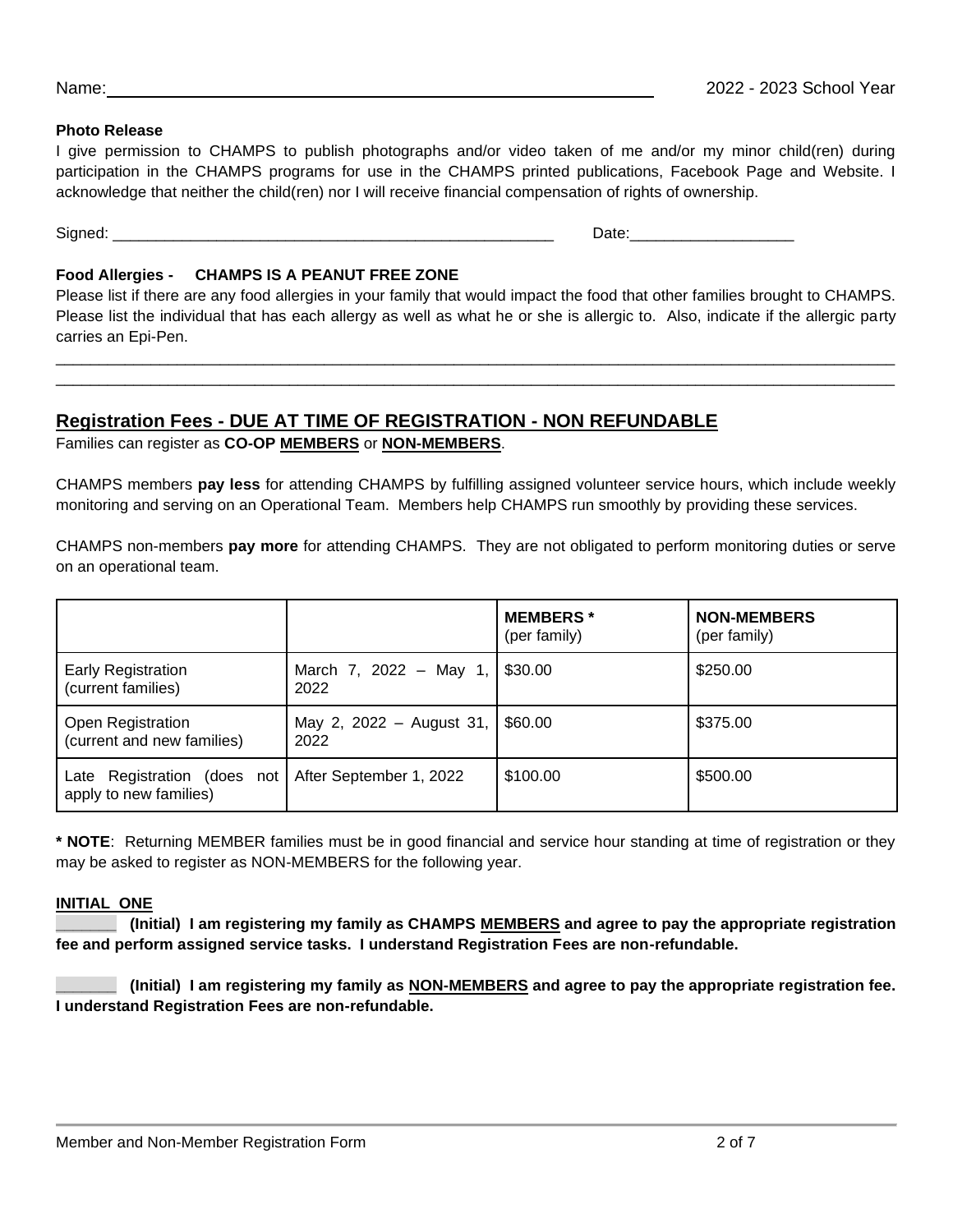# **STAY & SERVICE Deposit (MEMBERS ONLY) - DUE PARENT NIGHT AUG. 22nd**

**MEMBER** families are asked to pay a **\$50 STAY & SERVICE DEPOSIT**. If you finish the school year and complete your required service assignments, including operational team commitments, you will receive \$50 back from CHAMPS unless you choose to roll it over to next year's **STAY & SERVICE DEPOSIT**. If you **do not complete your required service assignments, including your operational team commitment** then you will forfeit your deposit and be considered **not** in good standing for service hours. If you **DROP OUT** of CHAMPS after the third week in September, you will also forfeit your deposit. You have six months after leaving CHAMPS to request the return of your deposit. Failure to do so will result in the forfeit of your deposit.

**\_\_\_\_\_\_\_\_ (Initial - Members Only) I agree to the Stay and Service Deposit as outlined above.**

## **Current Member Families**

**\_\_\_\_\_\_\_\_ (Initial) I would like my Stay and Service Deposit rolled over for the 2022 - 2023 school year**

# **Operational Fees - DUE OCTOBER AND FEBRUARY**

Each family pays CHAMPS an Operational Fee for rental of the facility and operational costs. The 2022 - 2023 school year operational fees will be due on **Monday, October 3, 2022 AND Monday, February 6, 2023. (NOTE: If you join mid-year, operational fees may be prorated based on the date you join.)**

|                                  | <b>MEMBERS</b><br>(per family) |                  | <b>NON-MEMBERS</b><br>(per family) |                         |
|----------------------------------|--------------------------------|------------------|------------------------------------|-------------------------|
|                                  | <b>DUE Oct. 3, 2022</b>        | DUE Feb. 6, 2023 | <b>DUE Oct.2, 2022</b>             | <b>DUE Feb. 6, 2023</b> |
| $1 - 2$<br>classes per<br>family | \$50                           | \$50             | \$150                              | \$150                   |
| 3 - 4 classes per<br>family      | \$75                           | \$75             | \$225                              | \$225                   |
| 5 - 8 classes per<br>family      | \$100                          | \$100            | \$300                              | \$300                   |
| $9 - 12$ classes per<br>family   | \$125                          | \$125            | \$500                              | \$500                   |
| 13 or more classes<br>per family | \$150                          | \$150            | \$600                              | \$600                   |

A \$25 late fee will be assessed for fees not paid by November 1<sup>st</sup> for Fall Fees and March 1<sup>st</sup> for Spring Fees.

#### **\_\_\_\_\_\_\_ (Initial) I agree to pay the appropriate Operational Fees and late fees as outlined above.**

\_\_\_\_\_\_\_\_\_\_\_\_\_\_\_\_\_\_\_\_\_\_\_\_\_\_\_\_\_\_\_\_\_\_\_\_\_\_\_\_\_\_\_\_\_\_\_\_\_\_\_\_\_\_\_\_\_\_\_\_\_\_\_\_\_\_\_\_\_\_\_\_\_\_\_\_\_\_\_\_\_\_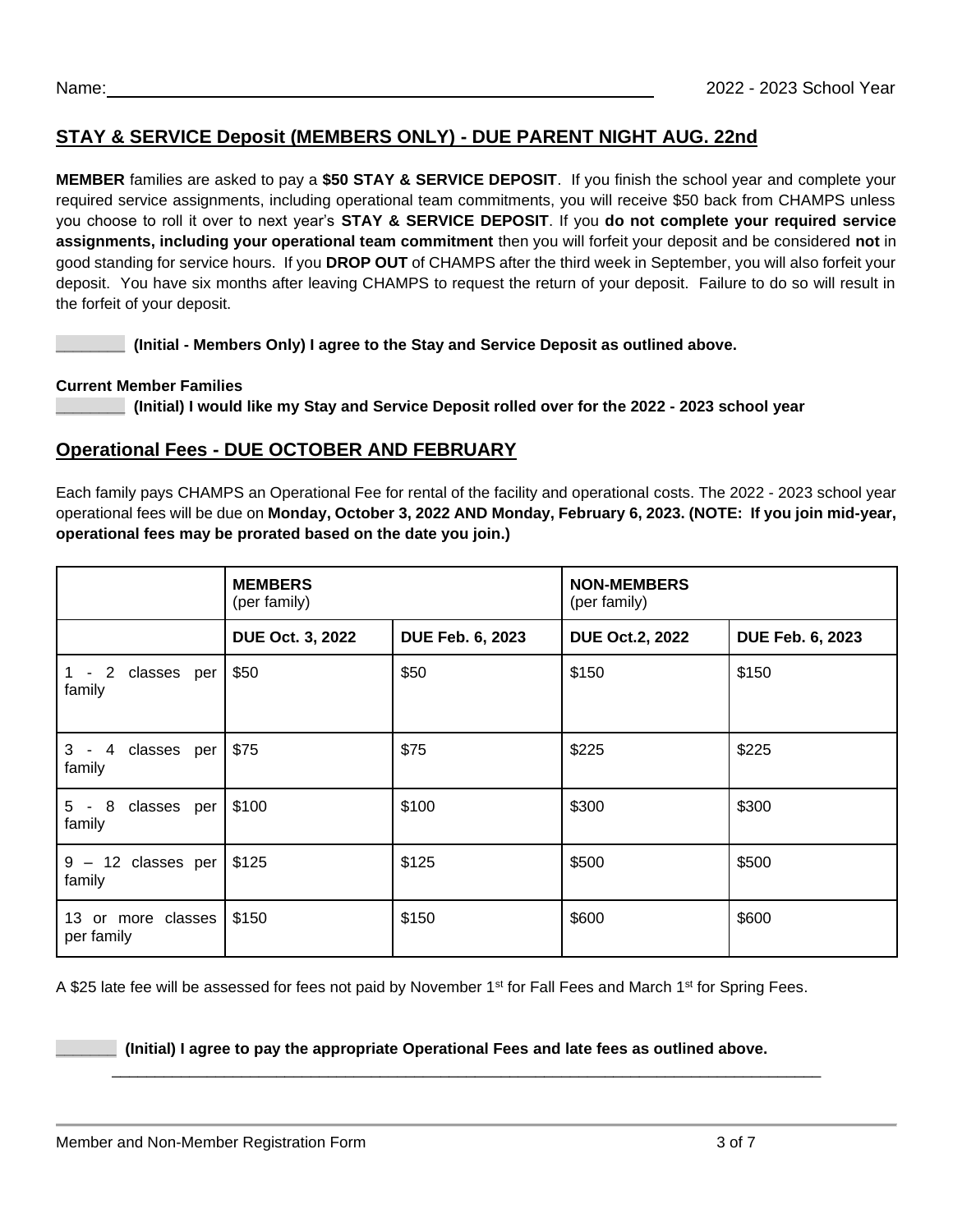# **Drop Fees:**

After week two of classes, there will be a \$25 drop fee per class for any dropped classes. This fee will be made payable CHAMPS and is required to be paid in a timely manner. Teachers are not required to refund May tuition for any dropped classes.

\_\_\_\_\_\_\_ **(Initial) I agree to pay drop fees as per the above.**

#### **Returned Check Fee:**

If any payment made to Champs is returned for non-sufficient funds, a \$25 NSF will be assessed and is required to be paid to Champs at time of notice.

\_\_\_\_\_\_\_ **(Initial) I agree to pay NSF fees as per the above.**

# **Teacher Fees - DUE FIRST MONDAY OF THE MONTH Class Material Fees (if applicable)- Due Parent Night and January 9th**

Teacher payments are to be made directly to the teacher. Teachers are not employees of CHAMPS. They are Independent Contractors. As such, the following conditions apply: 1) Teachers reserve the right to request a parent to accompany the child in their classroom. 2) Teachers reserve the right to remove a child from their class due to not following classroom policies, being consistently disruptive in the classroom, failing to complete class assignments, or other reasons which are negatively impacting the rest of the class. Teachers are encouraged to meet with the parents and child involved before taking this step. Teachers and / or the parent may request a Board Member participate in any meetings.

\_\_\_\_\_\_\_\_ **(Initial) I understand that teachers are independent contractors and have sole discretion in the running of their classes.**

#### *In September, you must pay tuition for both September and May.*

**Specific teacher/material fees are set by teachers** and are outlined in the course description catalog and available on the online registration.

**May teacher fees are non-refundable.** Teachers use projected income to create their personal budgets. These fees are to compensate teachers for lost income should students withdraw from their classes.

A teacher is allowed to miss 1 class per semester. If they miss more than one class per semester, they are responsible for adjusting the costs for families to accommodate their miss.

**Private Lessons**-If a teacher misses the lesson, families do not have to pay for the missed lesson. One time per semester families are permitted to miss a lesson without having to pay *if they have given the teacher at least 1 week's notice of their absence*.

**\_\_\_\_\_\_\_ (Initial) I agree to pay the teacher tuition payments and materials fees as outlined above.**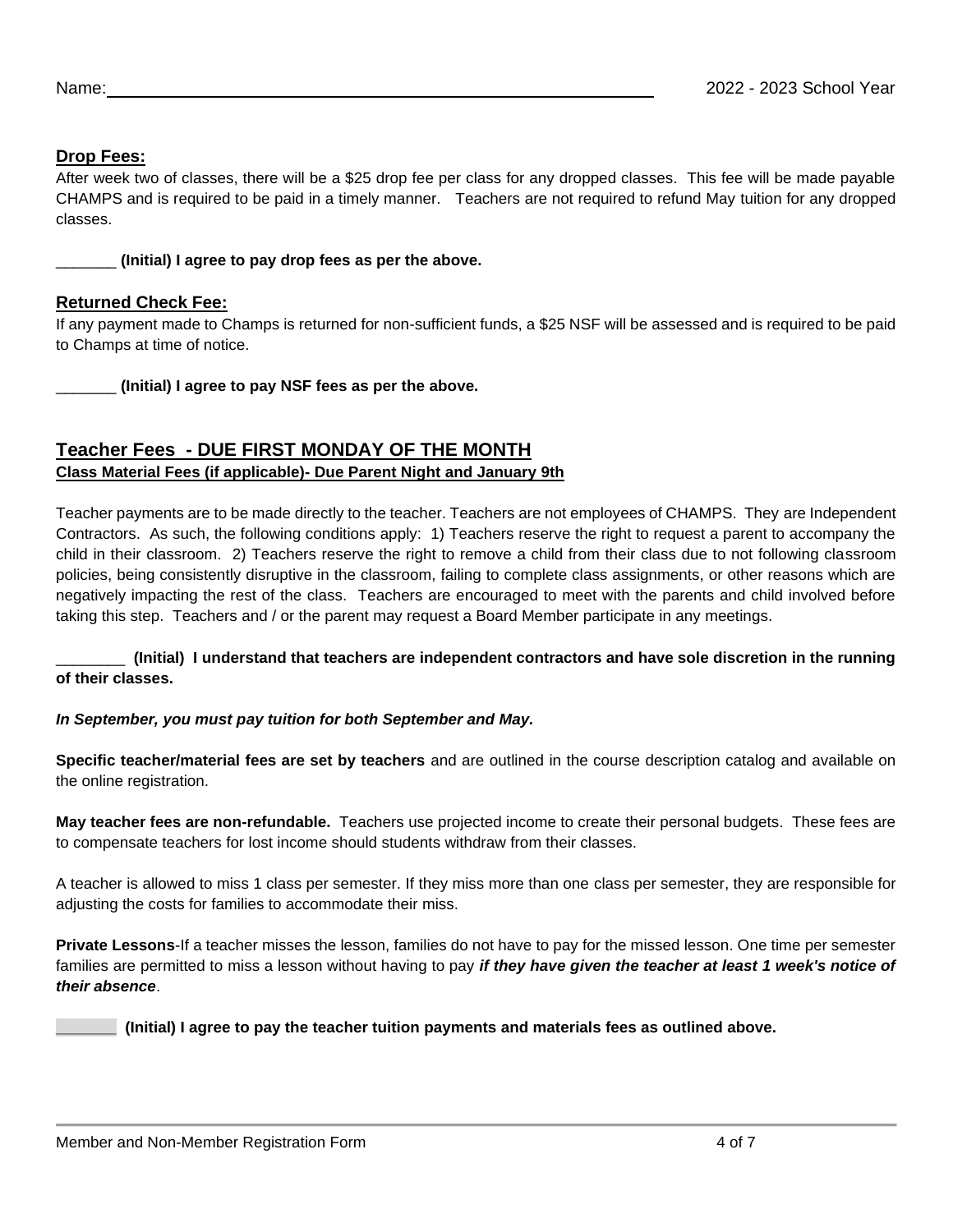# **Service Commitment (MEMBERS)**

The Service Commitment includes serving in Monitoring Positions Weekly **PLUS** serving on an Operational Team.

#### **Monitoring Positions**

**MEMBER** families are required to help us monitor the building, to ensure a safe environment for our children, and aid in fostering a positive learning atmosphere at CHAMPS. **Exact number of assigned shifts is determined by the number of classes and class hours in which your children are enrolled and the number of families attending CHAMPS.** The week before CHAMPS begins, Monitoring Positions will be emailed out based on the times your family is at CHAMPS**.** You will not be required to arrive early or stay late.

Please list any special needs you have which may affect when and where you serve as a Monitor.

To be a Member in Good Standing, you are required to be at your assigned monitoring position weekly and on time. You will be required to meet your monitoring responsibilities based on the number and hours of classes effective week two of CHAMPS. (If you drop a class after week two, you will still be responsible to meet your original monitoring requirement.) If you are unable to monitor in a given week, you are required to find a substitute. You can email/text friends to sub for you and post for a sub in the "Sub Request" forum on the CHAMPS website. You are also required to let a Board Member know you will not be at CHAMPS. Board Member contact information is available on the CHAMPS Home Page.

\_\_\_\_\_\_\_\_\_\_\_\_\_\_\_\_\_\_\_\_\_\_\_\_\_\_\_\_\_\_\_\_\_\_\_\_\_\_\_\_\_\_\_\_\_\_\_\_\_\_\_\_\_\_\_\_\_\_\_\_\_\_\_\_\_\_\_\_\_\_\_\_\_\_\_\_\_\_\_\_\_\_\_\_\_\_\_\_\_\_\_\_\_\_

**Operational Team Request -** Operational Team Descriptions are available on website. Please rank your preferences. If you do not indicate a preference, you will be assigned where needed most. Although we will do our best to honor your preferences, we cannot guarantee it. Operational team requirements are for the entire school year.

| Fall Fine Arts Extravaganza | Spring Fine Arts Extravaganza | <b>Fall Potluck</b> |
|-----------------------------|-------------------------------|---------------------|
| <b>Spring Potluck</b>       | Yearbook Mentor               | Art Mounting        |

\_\_\_\_ I am interested in being the chairperson for my operational team.

## \_\_\_\_\_\_ **(Initial) I agree to fulfill my monitoring position requirements and to serve on an Operational Team as outlined above.**

Failure to meet Monitoring and Operational Team responsibilities on a semester basis will result in member families being transitioned to non-member status. Resulting higher fees will have to be paid.

# **STUDENT CODE OF CONDUCT**

*As a Christian homeschool co-op, CHAMPS is dedicated to providing a safe, God-honoring atmosphere. These guidelines are policies for the benefit of the whole group. Students and parents should read them and sign below signifying your willingness to deal with infractions in a Christ-like manner as they arise.*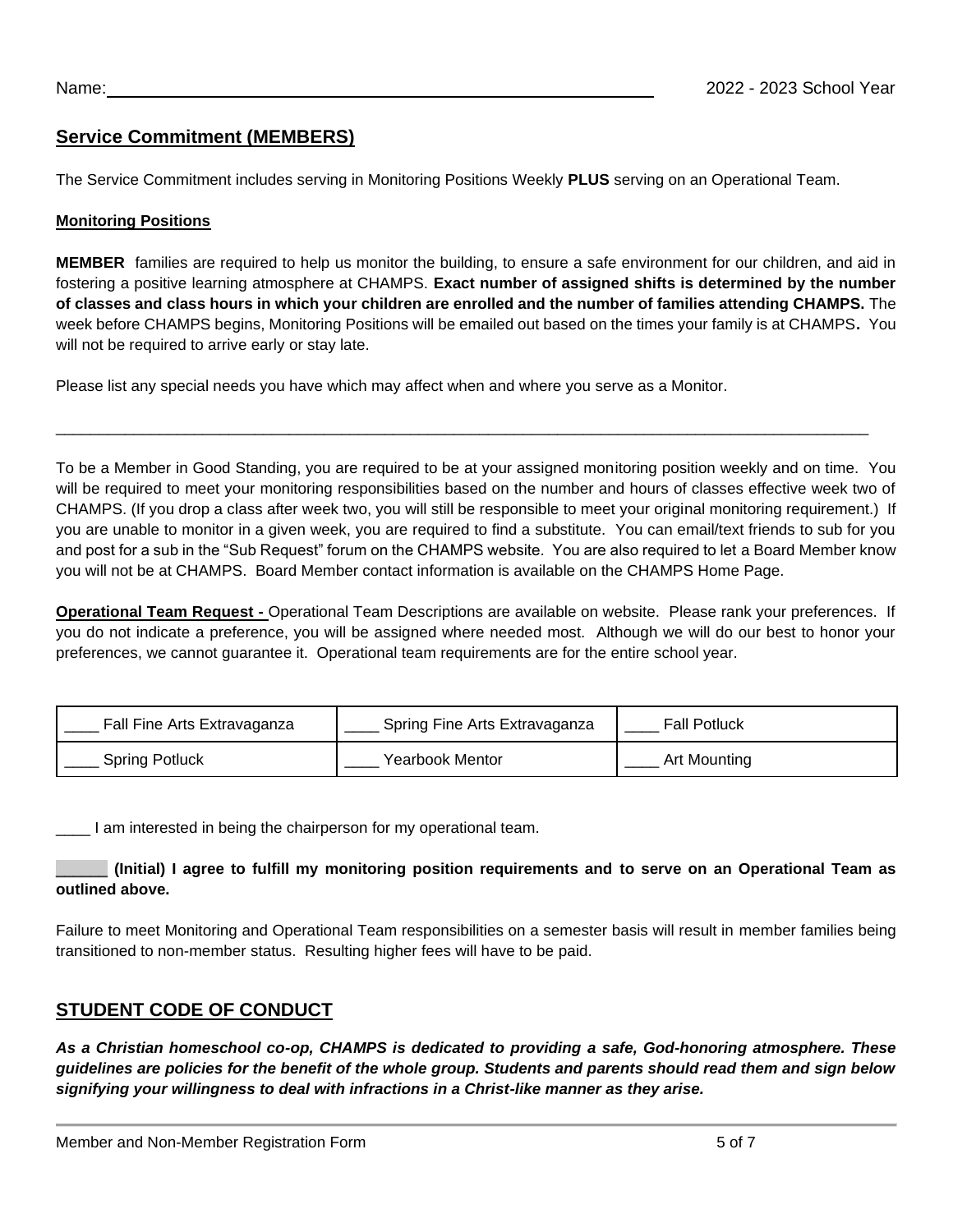- **1. Children are expected to be respectful to other students, parents, teachers, and guests. Teasing, bullying, insults, offensive language, and profanity are not allowed.**
- **2. Respecting appropriate boundaries for physical contact is expected of all students; hitting, pushing, wrestling, and intentionally hurting others will not be tolerated.**
- **3. Running is prohibited in all areas of the building unless the children are in a PE class and under the direct supervision of an adult. Children caught running will be asked to sit with their parents.**
- **4. Stealing and destruction of property are not allowed. Students will not enter areas of Cardinal Drive Church which are off limits to them.**
- **5. Students will not be disruptive in class and will not bring toys, games, electronics, food, or drinks to class (water bottles are ok).**
- **6. Students are expected to abide by the dress code found on the CHAMPS website home page.**

**Parents, please discuss these guidelines with your children.**

\_\_\_\_\_\_ **(Parents - Initial) As a parent, I understand the guidelines in the above Student Code of Conduct. I understand my role in ensuring my child(ren) abide by above guidelines.**

## **Students over the age of 10 Please sign and date**

**I understand the guidelines expected of me as a CHAMPS student as outlined in the above Student Code of Conduct.** 

| Print Name: | Signed: | Date: |
|-------------|---------|-------|
| Print Name: | Signed: | Date: |
| Print Name: | Sianed: | Date: |
| Print Name: | Sianed: | Date: |

# **POLICY ACCEPTANCE - GENERAL**

I agree to abide by the Christian Homeschool Arts and Music Programs, NFP, Policy Manual and By-laws. By signing this I acknowledge that I am aware that I can access the CHAMPS Policy Manual and By-laws on the CHAMPS website at www.CHAMPShomeschool.com. (This must be signed by all adults bringing children to CHAMPS, including spouses, grandparents, etc.)

| -<br>__ | _______ |
|---------|---------|
| -       |         |

\_\_\_\_\_\_\_ **(Parent initial)** I have received a copy of the Champs Policy Manual.

In order to be considered registered with Champs, you must turn in a completed registration form, payment, insurance waivers for each adult and child attending Champs, PE insurance waivers if your child is taking PE, and COVID Policy acceptance form.

**ALL CHAMPS members need to attend the mandatory parent information night on Monday, August 22, 2022 from 7:00 pm until 8:30 pm at Cardinal Drive Church of Christ, 2300 Cardinal Drive, Rolling Meadows**